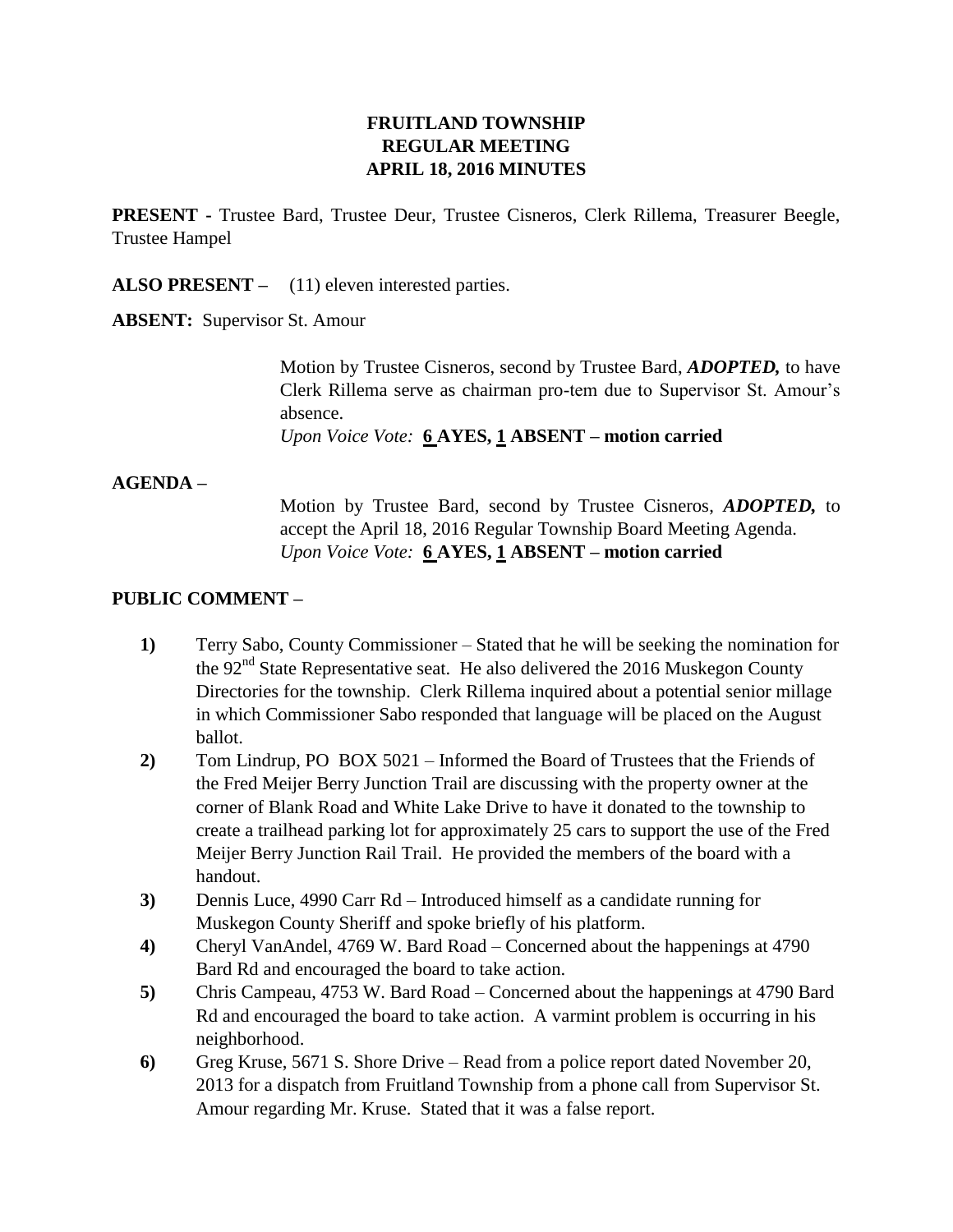**7)** Chris Sorauf, 5264 W. Lakewood – Concerned about the assessment calculation for the proposed Zellar Road 2016 Special Assessment District. Would like the board to reconsider how it will be calculated.

#### **MINUTES –**

Motion by Trustee Bard, second by Treasurer Beegle, *ADOPTED,* to accept the March 14, 2016 Work Session Minutes, March 21, 2016 Regular Meeting Minutes and March 30, 2016 Special Meeting Minutes. *Upon Voice Vote:* **6 AYES, 1 ABSENT – motion carried**

## **RECEIPTS & DISBURSEMENTS –**

Motion by Treasurer Beegle, second by Trustee Deur, *ADOPTED,* to accept the Receipts of \$94,731.37 and Bank Balance and Certificate of Deposits of \$1,423,446.19 for the period of March 1, 2016 through March 31, 2016 as reported by Melissa Beegle, Fruitland Township Treasurer and approve General Fund 101 Disbursements in the amount of \$237,795.42 for the period of March 1, 2016 through March 31, 2016 as reported by Karolyn Rillema, Fruitland Township Clerk. *Upon Voice Vote:* **6 AYES, 1 ABSENT – motion carried**

**ANNOUNCEMENTS/COMMUNICATIONS –** Clerk Rillema stated that Muskegon County will be hosting a recycling event again on Saturday, April 23, 2016 from 9AM to 1 PM. It will be placed in e-news. She also announced that on September 30, 2016 – October 1, 2016 the Ragnar Relay Michigan long distance running relay race will start in Muskegon and end in Traverse City. Scenic Drive/South Shore Drive will be the route in Fruitland Township heading north. Duck Lake State Park will be exchange #4 in our area for the runners. Matt Varnum, Curator of the White River Light Station provided a listing of happenings for the WRLS for 2016. This will also be placed in an upcoming e-news. Brickley DeLong will be performing our 2015-16 audit in-house on June  $15<sup>th</sup>$  and  $16<sup>th</sup>$ . The MCRC has sent postcards to residents in Fruitland Township regarding upcoming berming in our area. Clerk Rillema reported to the residents who spoke during public comment regarding 4790 Bard Road that the township is moving forward with the recommendation of demolition of the structure and cleanup of the surrounding area. Quotes are currently being sought so court action can occur. She stated that she has not received dates yet from April Scholtz of the West Michigan Land Conservancy for a tour date of the Duck Lake Road property. She will send an email reminding her to provide some possible dates for consideration. No information has been received for a representative to the Muskegon County Recreational Authority in which Trustee Deur has volunteered to do so on behalf of Fruitland Township.

## **COMMITTEE/BOARD UPDATES –**

• Planning Commission – Trustee Deur stated that the language for the Special Land Use for Historic Resorts is not ready for recommendation of the board to approve as additional language amendments are necessary.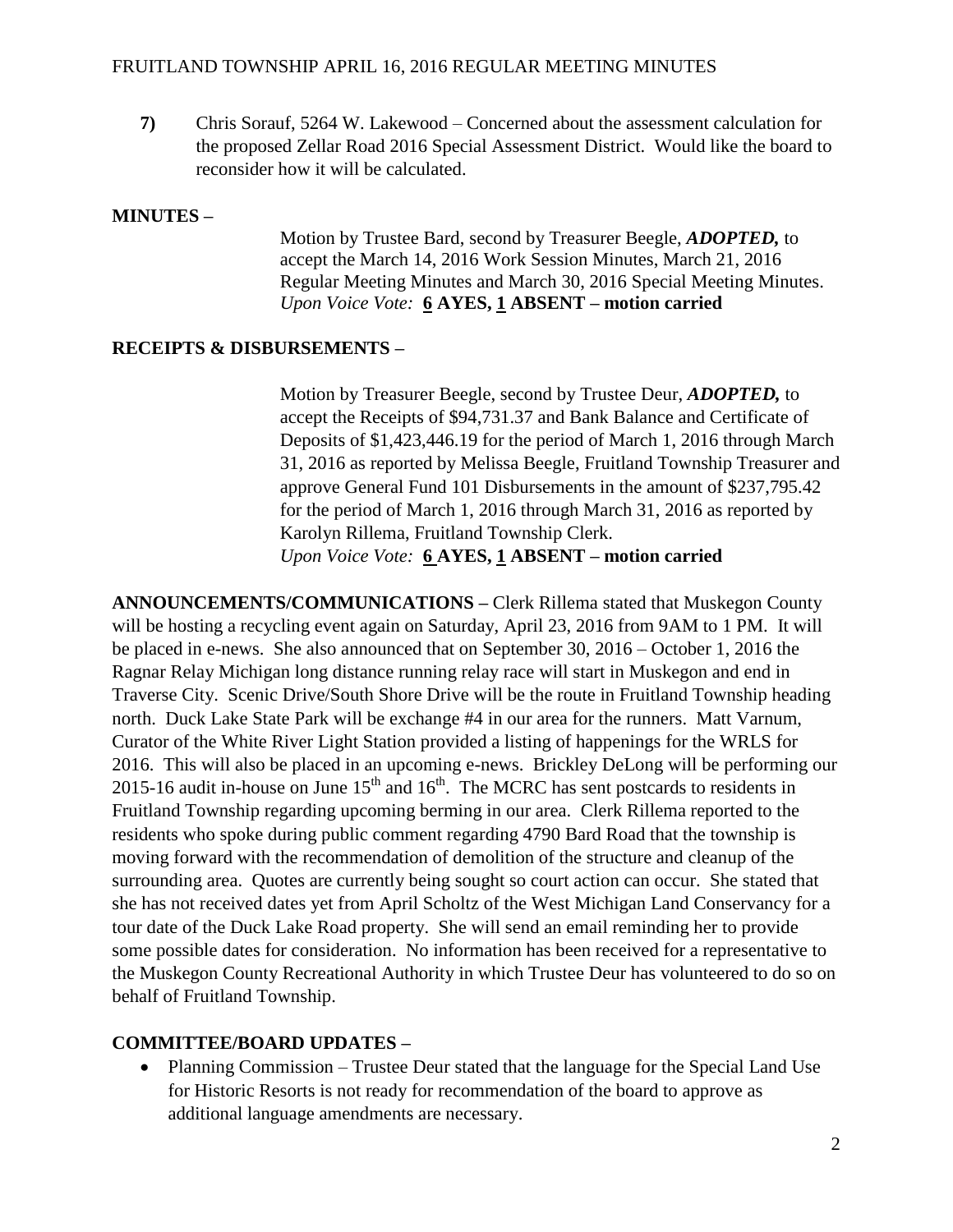## **OLD BUSINESS –**

1. Zellar Road SAD –

Motion by Trustee Bard, second by Trustee Cisneros, *ADOPTED,*  Resolution 2016-13 Zellar Road Improvements 2016 Special Assessment District. *Roll Call Vote:* Trustee Bard **NAY,** Trustee Deur **AYE,** Trustee Cisneros **AYE,** Treasurer Beegle **ABSTAIN,** Trustee Hampel **AYE,** Clerk Rillema **AYE,** Supervisor St. Amour **ABSENT – motion carried**

## **NEW BUSINESS –**

1. Brining –

Motion by Trustee Bard, second by Trustee Cisneros, *ADOPTED,* to approve the contract with D&B Brining for approximately 16 miles of brining in Fruitland Township at a rate of \$420 per mile for a total payment of \$6,720.00 and opt-out of brining with the Muskegon County Road Commission. *Roll Call Vote:* Trustee Bard **AYE,** Trustee Deur **AYE,** Trustee Cisneros **AYE,** Treasurer Beegle **AYE,** Trustee Hampel **AYE,** Clerk Rillema **AYE,** Supervisor St. Amour **ABSENT– motion carried**

2. Discount Dump Days –

Motion by Trustee Bard, second by Trustee Deur, *ADOPTED,* to authorize Discount Dump Days from Wednesday, June 1 2016 – Saturday June 26, 2016 for one trip with a cost of \$5.00. Residents/property owners may pay for and pick up their coupon at the township office and must present the coupon to the Ecology Station Attendant at the time of use. *Upon Voice Vote:* **6 AYES, 1 ABSENT – motion carried**

3. Ordinance Enforcement –

Motion by Trustee Deur, second by Trustee Cisneros, ADOPTED*,* to authorize the Clerk to hire John Holtz – Deputy of Muskegon County, to serve as our Ordinance Enforcer for Fruitland Township at a salary not to exceed \$5000.00 for a 90 day probationary period. *Roll Call Vote:* Trustee Bard **NAY,** Trustee Deur **AYE,** Trustee Cisneros **AYE,** Treasurer Beegle **AYE,** Trustee Hampel **AYE,** Clerk Rillema **AYE,**  Supervisor St. Amour **ABSENT – motion carried**

Trustee Bard suggested that we use our current PINS officer for six month which the board of trustees did not favor.